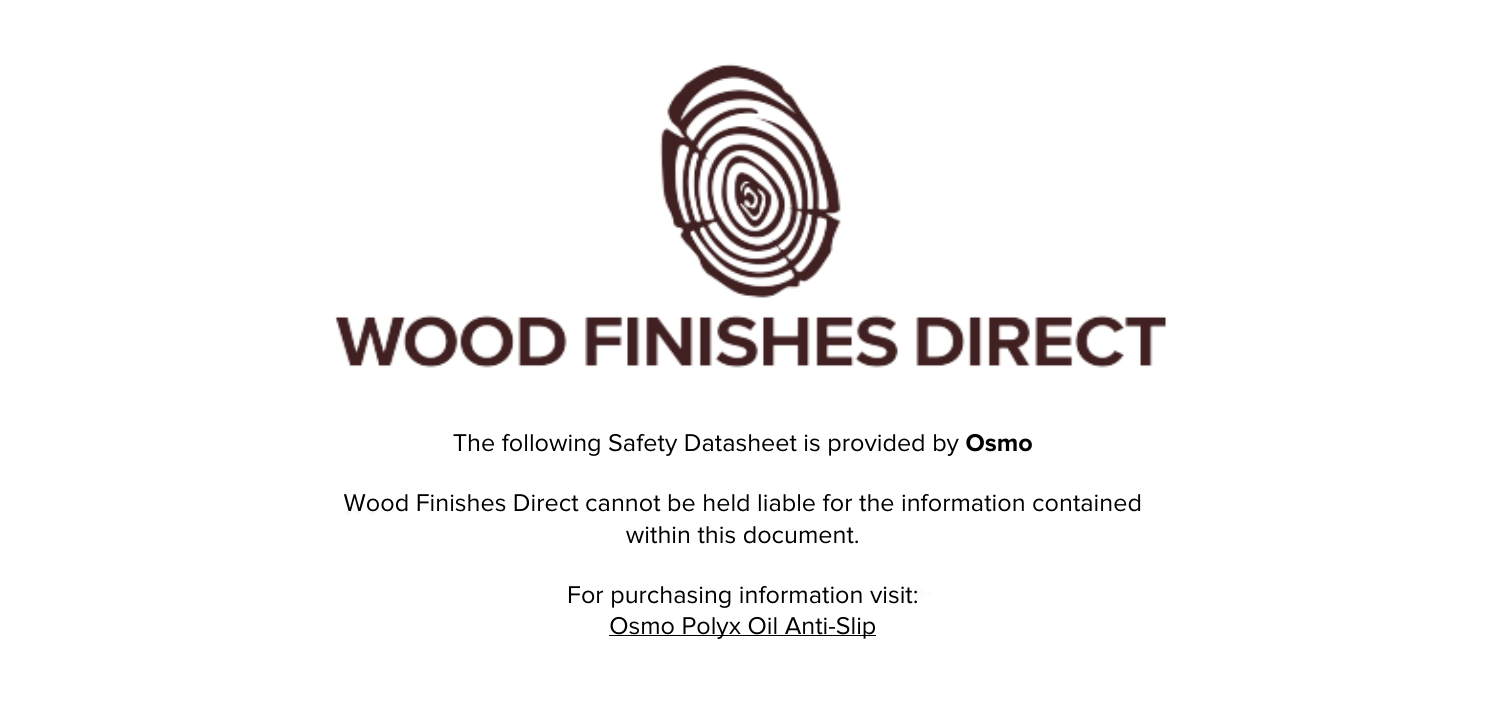

Printing date 06.01.2014

Version number 5

Revision: 06.01.2014

| SECTION 1: Identification of the substance/mixture and of the company/undertaking |                                                                                                        |
|-----------------------------------------------------------------------------------|--------------------------------------------------------------------------------------------------------|
| 1.1 Product identifier                                                            |                                                                                                        |
| Trade name:                                                                       | <b>Osmo Hardwax-Oil Anti-Slip</b>                                                                      |
| Article number:                                                                   | 3088; 3089                                                                                             |
| 1.2 Relevant identified uses of the<br>substance or mixture and uses              |                                                                                                        |
| advised against                                                                   | No further relevant information available.                                                             |
| Application of the substance / the                                                |                                                                                                        |
| preparation                                                                       | Coating compound/ Surface coating/ paint                                                               |
|                                                                                   | Paint                                                                                                  |
| 1.3 Details of the supplier of the safety data sheet                              |                                                                                                        |
| Manufacturer/Supplier:                                                            | Osmo Holz und Color GmbH & Co. KG                                                                      |
|                                                                                   | Affhüppen Esch 12                                                                                      |
|                                                                                   | D-48231 Warendorf                                                                                      |
| Further information obtainable                                                    |                                                                                                        |
| from:                                                                             | Product safety department                                                                              |
|                                                                                   | Phone: $+49(0)$ 251 / 692 - 188                                                                        |
|                                                                                   | Fax: $+49(0)$ 251 / 692 - 462                                                                          |
|                                                                                   | e-mail: helmut.starp@osmo.de                                                                           |
| 1.4 Emergency telephone                                                           |                                                                                                        |
| number:                                                                           | emergency phone no. Berlin $(24h)$ : $+49(0)$ 30 / 30686 790 advisory service in German<br>and English |

# **SECTION 2: Hazards identification**

| 2.1 Classification of the substance or mixture<br><b>Classification according to</b> |                                                                                            |
|--------------------------------------------------------------------------------------|--------------------------------------------------------------------------------------------|
| Regulation (EC) No $1272/2008$                                                       | The product is not classified according to the CLP regulation.                             |
| <b>Classification according to</b>                                                   |                                                                                            |
| Directive 67/548/EEC or Directive                                                    |                                                                                            |
| 1999/45/EC                                                                           | Not applicable.                                                                            |
| <b>Information concerning</b>                                                        |                                                                                            |
| particular hazards for human and                                                     |                                                                                            |
| environment:                                                                         | The product does not have to be labelled due to the calculation procedure of the           |
|                                                                                      | "General Classification guideline for preparations of the EU" in the latest valid version. |
| <b>Classification system:</b>                                                        | The classification is according to the latest editions of the EU-lists and extended by     |
|                                                                                      | company and literature data.                                                               |
| 2.2 Label elements                                                                   |                                                                                            |
| Labelling according to Regulation                                                    |                                                                                            |
| (EC) No 1272/2008                                                                    | Void                                                                                       |
| <b>Hazard pictograms</b>                                                             | Void                                                                                       |
| Signal word                                                                          | Void                                                                                       |
| <b>Hazard statements</b>                                                             | Void                                                                                       |
|                                                                                      | (Contd. on page 2)                                                                         |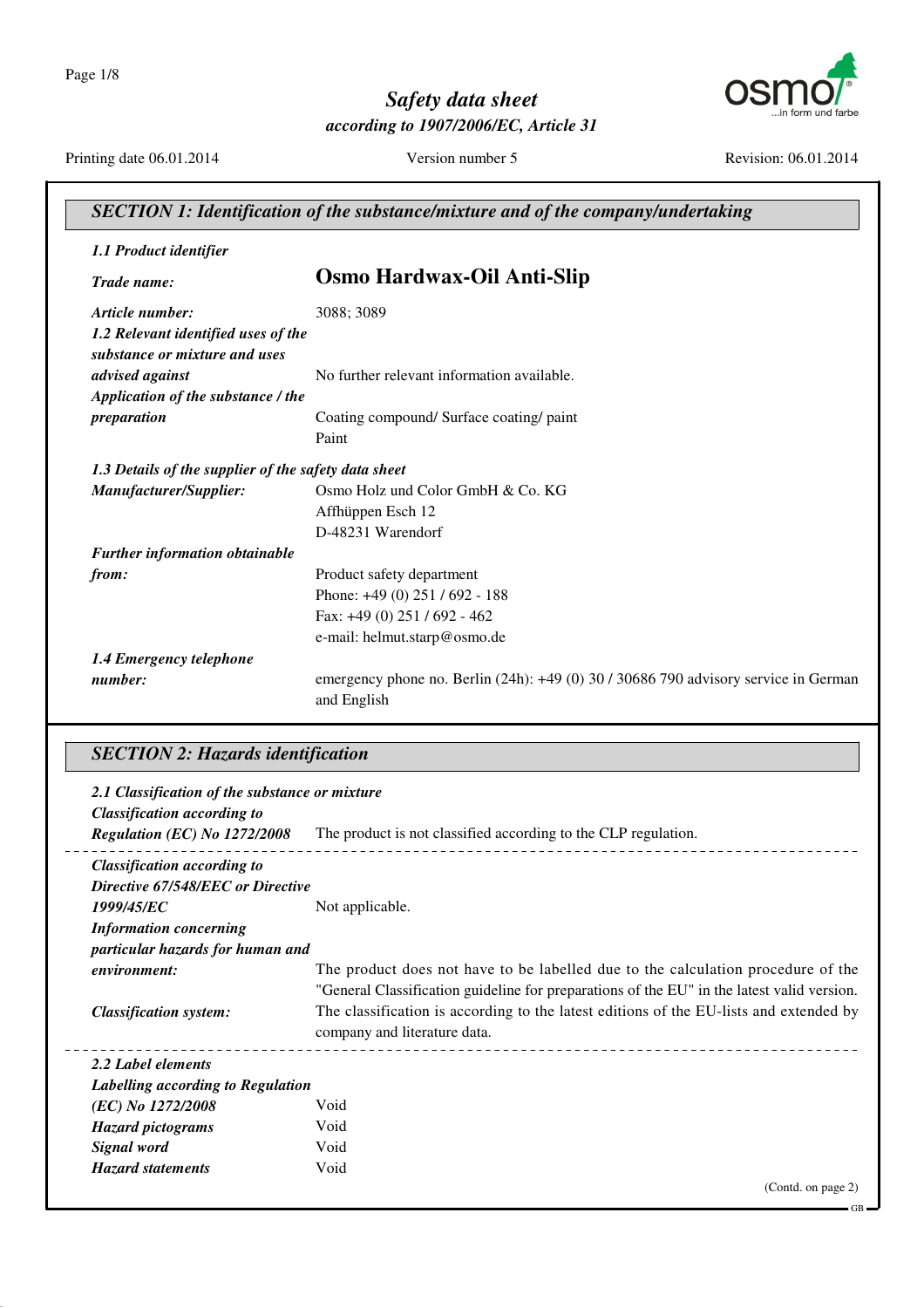

Printing date 06.01.2014

Version number 5

Revision: 06.01.2014

ς,

# Trade name: Osmo Hardwax-Oil Anti-Slip

|                                           | (Contd. of page $1$ )                                                                                        |
|-------------------------------------------|--------------------------------------------------------------------------------------------------------------|
| <b>Precautionary statements</b>           | P102 Keep out of reach of children.                                                                          |
|                                           | P101 If medical advice is needed, have product container or label at hand.                                   |
|                                           | P262 Do not get in eyes, on skin, or on clothing.                                                            |
|                                           | P271 Use only outdoors or in a well-ventilated area.                                                         |
|                                           | P501 Dispose of contents/container in accordance with local/regional/national/<br>international regulations. |
| <b>Additional information:</b>            | Observe the general safety regulations when handling chemicals.                                              |
|                                           | Always wear a dust mask when sanding.                                                                        |
|                                           | Contains 2-butanonoxime. May produce an allergic reaction.                                                   |
|                                           | Safety data sheet available on request.                                                                      |
| 2.3 Other hazards                         |                                                                                                              |
| <b>Results of PBT and vPvB assessment</b> |                                                                                                              |
| <b>PBT:</b>                               | Not applicable.                                                                                              |
| $v P v B$ :                               | Not applicable.                                                                                              |

#### **SECTION 3: Composition/information on ingredients**

|  | 3.2 Mixtures |
|--|--------------|
|--|--------------|

| Description:                                             | Mixture of substances listed below with nonhazardous additions. |             |
|----------------------------------------------------------|-----------------------------------------------------------------|-------------|
| Dangerous components:                                    |                                                                 |             |
| CAS: 64742-48-9                                          | aliphatic hydrocarbons, C10-C13                                 | $25 - 50\%$ |
| Index number: $649-327-00-6$ $\sqrt{\phantom{0}}$ Xn R65 |                                                                 |             |
| Reg.nr.: 01-2119457273-39   $\overline{R66}$             |                                                                 |             |
|                                                          | $\diamond$ Asp. Tox. 1, H304                                    |             |
| <b>Additional information:</b>                           | For the wording of the listed risk phrases refer to section 16. |             |

#### **SECTION 4: First aid measures**

| 4.1 Description of first aid measures |                                                                                  |
|---------------------------------------|----------------------------------------------------------------------------------|
| <b>General information:</b>           | Take affected persons out into the fresh air.                                    |
|                                       | Immediately remove any clothing soiled by the product.                           |
| After inhalation:                     | Supply fresh air; consult doctor in case of complaints.                          |
| After skin contact:                   | Immediately wash with water and soap and rinse thoroughly.                       |
|                                       | If skin irritation continues, consult a doctor.                                  |
| After eye contact:                    | Rinse opened eye for several minutes under running water. Then consult a doctor. |
| After swallowing:                     | If swallowed, seek medical advice immediately and show this container or label.  |
| 4.2 Most important symptoms and       |                                                                                  |
| effects, both acute and delayed       | <b>Dizziness</b>                                                                 |
|                                       | Headache                                                                         |
|                                       | (Contd. on page 3)                                                               |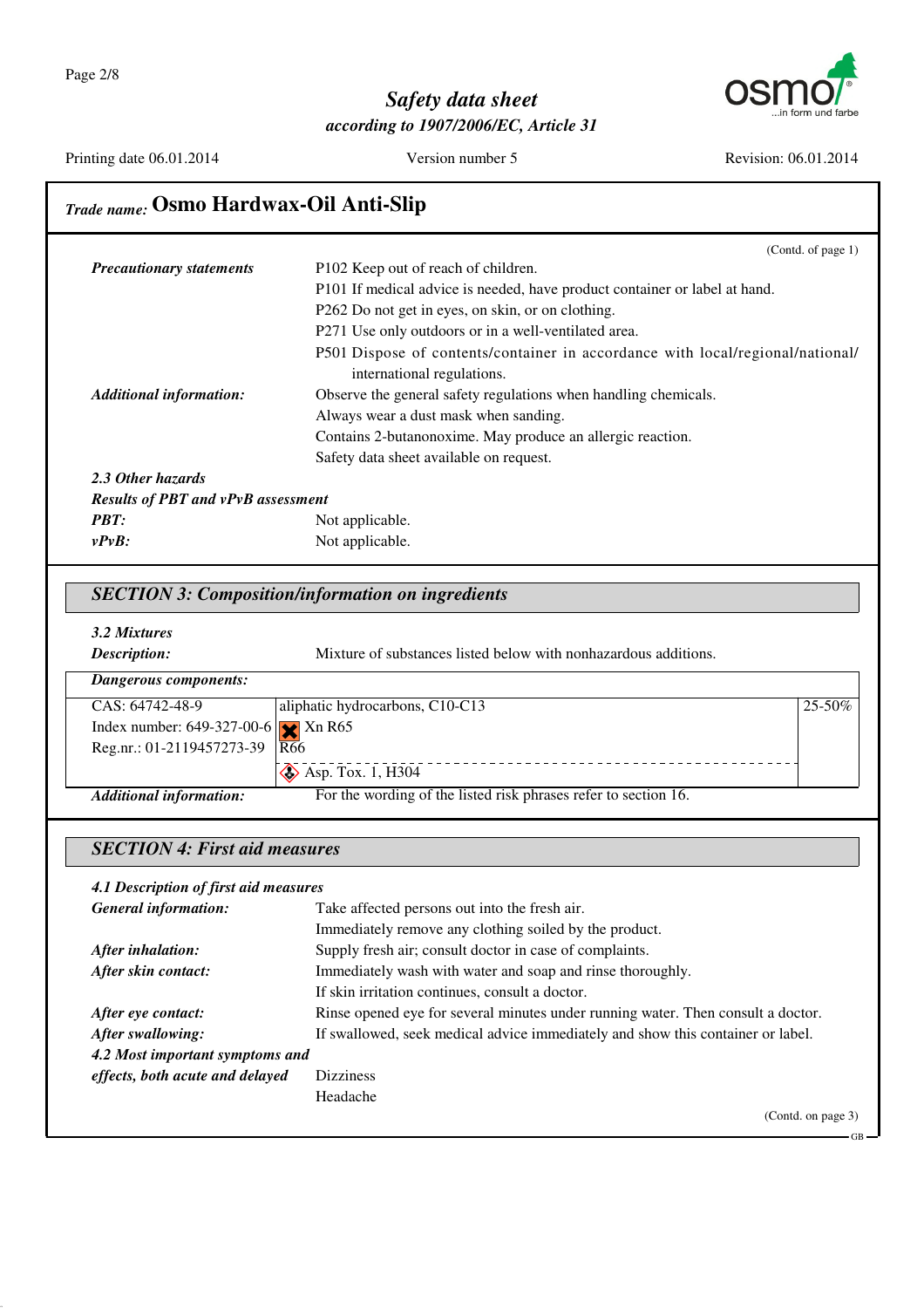Page 3/8



## Safety data sheet according to 1907/2006/EC, Article 31

Printing date 06.01.2014

Version number 5

Revision: 06.01.2014

(Contd. of page 2)

# Trade name: Osmo Hardwax-Oil Anti-Slip

4.3 Indication of any immediate medical attention and special treatment needed

No further relevant information available.

## **SECTION 5: Firefighting measures**

| 5.1 Extinguishing media          |                                                                                         |
|----------------------------------|-----------------------------------------------------------------------------------------|
| Suitable extinguishing agents:   | CO2, powder or water spray. Fight larger fires with water spray or alcohol resistant    |
|                                  | foam.                                                                                   |
| 5.2 Special hazards arising from |                                                                                         |
| <i>the substance or mixture</i>  | Formation of toxic gases is possible during heating or in case of fire.                 |
| 5.3 Advice for firefighters      |                                                                                         |
| Protective equipment:            | No special measures required.                                                           |
| <b>Additional information</b>    | Cool endangered receptacles with water spray.                                           |
|                                  | Dispose of fire debris and contaminated fire fighting water in accordance with official |
|                                  | regulations.                                                                            |

#### **SECTION 6: Accidental release measures**

| 6.1 Personal precautions,<br>protective equipment and |                                                                                         |  |
|-------------------------------------------------------|-----------------------------------------------------------------------------------------|--|
| emergency procedures                                  | Ensure adequate ventilation                                                             |  |
|                                                       | Keep away from ignition sources.                                                        |  |
| <b>6.2 Environmental precautions:</b>                 | Inform respective authorities in case of seepage into water course or sewage system.    |  |
|                                                       | Do not allow to enter sewers/ surface or ground water.                                  |  |
| 6.3 Methods and material for                          |                                                                                         |  |
| containment and cleaning up:                          | Warm water and cleansing agent                                                          |  |
|                                                       | Absorb with liquid-binding material (sand, diatomite, acid binders, universal binders). |  |
| <b>6.4 Reference to other sections</b>                | No dangerous substances are released.                                                   |  |

## **SECTION 7: Handling and storage**

| 7.1 Precautions for safe handling Use only in well ventilated areas. |                                        |                   |
|----------------------------------------------------------------------|----------------------------------------|-------------------|
|                                                                      | Keep receptacles tightly sealed.       |                   |
|                                                                      | No special measures required.          |                   |
| <b>Information about fire - and</b>                                  |                                        |                   |
| explosion protection:                                                | No special measures required.          |                   |
| 7.2 Conditions for safe storage, including any incompatibilities     |                                        |                   |
| Storage:                                                             |                                        |                   |
| <b>Requirements to be met by</b>                                     |                                        |                   |
| storerooms and receptacles:                                          | Store only in the original receptacle. |                   |
|                                                                      |                                        | (Cond. on page 4) |
|                                                                      |                                        |                   |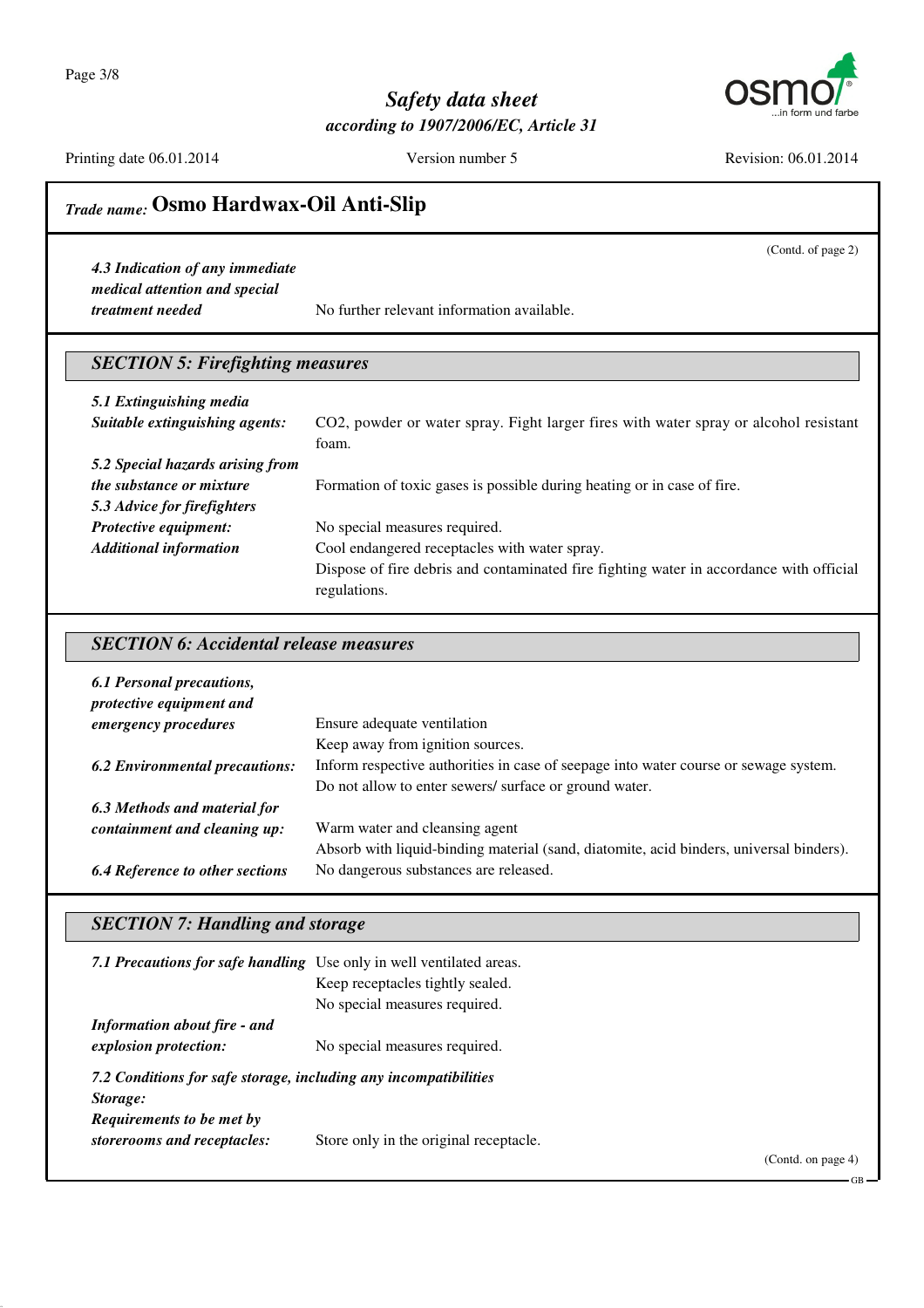Page 4/8



## Safety data sheet according to 1907/2006/EC, Article 31

Printing date 06.01.2014

Version number 5

Revision: 06.01.2014

| <b>Trade name: Osmo Hardwax-Oil Anti-Slip</b>                              |                                                                                                                          |  |
|----------------------------------------------------------------------------|--------------------------------------------------------------------------------------------------------------------------|--|
|                                                                            | (Contd. of page 3)                                                                                                       |  |
| Information about storage in one                                           |                                                                                                                          |  |
| common storage facility:                                                   | Not required.                                                                                                            |  |
| <b>Further information about</b>                                           |                                                                                                                          |  |
| storage conditions:                                                        | None.                                                                                                                    |  |
| 7.3 Specific end use(s)                                                    | No further relevant information available.                                                                               |  |
| <b>SECTION 8: Exposure controls/personal protection</b>                    |                                                                                                                          |  |
|                                                                            |                                                                                                                          |  |
| Additional information about                                               |                                                                                                                          |  |
| design of technical facilities:                                            | No further data; see item 7.                                                                                             |  |
| 8.1 Control parameters                                                     |                                                                                                                          |  |
|                                                                            | Ingredients with limit values that require monitoring at the workplace:                                                  |  |
| 64742-48-9 aliphatic hydrocarbons, C10-C13                                 |                                                                                                                          |  |
| TWA $(8 \text{ H})$ Long-term value: 1.000 mg/m <sup>3</sup> , 150 ppm ppm |                                                                                                                          |  |
| Source: UK SIA                                                             |                                                                                                                          |  |
| <b>Additional information:</b>                                             | The lists valid during the making were used as basis.                                                                    |  |
| 8.2 Exposure controls                                                      |                                                                                                                          |  |
| Personal protective equipment:                                             |                                                                                                                          |  |
| General protective and hygienic                                            |                                                                                                                          |  |
| measures:                                                                  | Do not eat, drink, smoke or sniff while working.                                                                         |  |
|                                                                            | Do not carry product impregnated cleaning cloths in trouser pockets.                                                     |  |
|                                                                            | Avoid contact with the eyes and skin.                                                                                    |  |
| <b>Respiratory protection:</b>                                             | Use suitable respiratory protective device only when aerosol or mist is formed.                                          |  |
|                                                                            | Not necessary if room is well-ventilated.                                                                                |  |
|                                                                            | Short term filter device:                                                                                                |  |
|                                                                            | Gas filter EN 14387 Type A (organic gas / vapor (boiling point $> 65$ °C)).                                              |  |
| <b>Protection of hands:</b>                                                | To avoid skin problems reduce the wearing of gloves to the required minimum.                                             |  |
|                                                                            | Protective gloves                                                                                                        |  |
|                                                                            | The glove material has to be impermeable and resistant to the product/ the substance/                                    |  |
|                                                                            | the preparation.                                                                                                         |  |
|                                                                            | Selection of the glove material on consideration of the penetration times, rates of                                      |  |
|                                                                            | diffusion and the degradation                                                                                            |  |
| <b>Material of gloves</b>                                                  | The selection of the suitable gloves does not only depend on the material, but also on                                   |  |
|                                                                            | further marks of quality and varies from manufacturer to manufacturer. As the product                                    |  |
|                                                                            | is a preparation of several substances, the resistance of the glove material can not be                                  |  |
|                                                                            | calculated in advance and has therefore to be checked prior to the application.                                          |  |
|                                                                            | Penetration time of glove material The exact break trough time has to be found out by the manufacturer of the protective |  |
|                                                                            | gloves and has to be observed.                                                                                           |  |
| For the permanent contact gloves                                           |                                                                                                                          |  |
| made of the following materials                                            |                                                                                                                          |  |
| are suitable:                                                              | Nitrile rubber, NBR                                                                                                      |  |
| For the permanent contact of a<br>maximum of 15 minutes gloves             |                                                                                                                          |  |

 $GB -$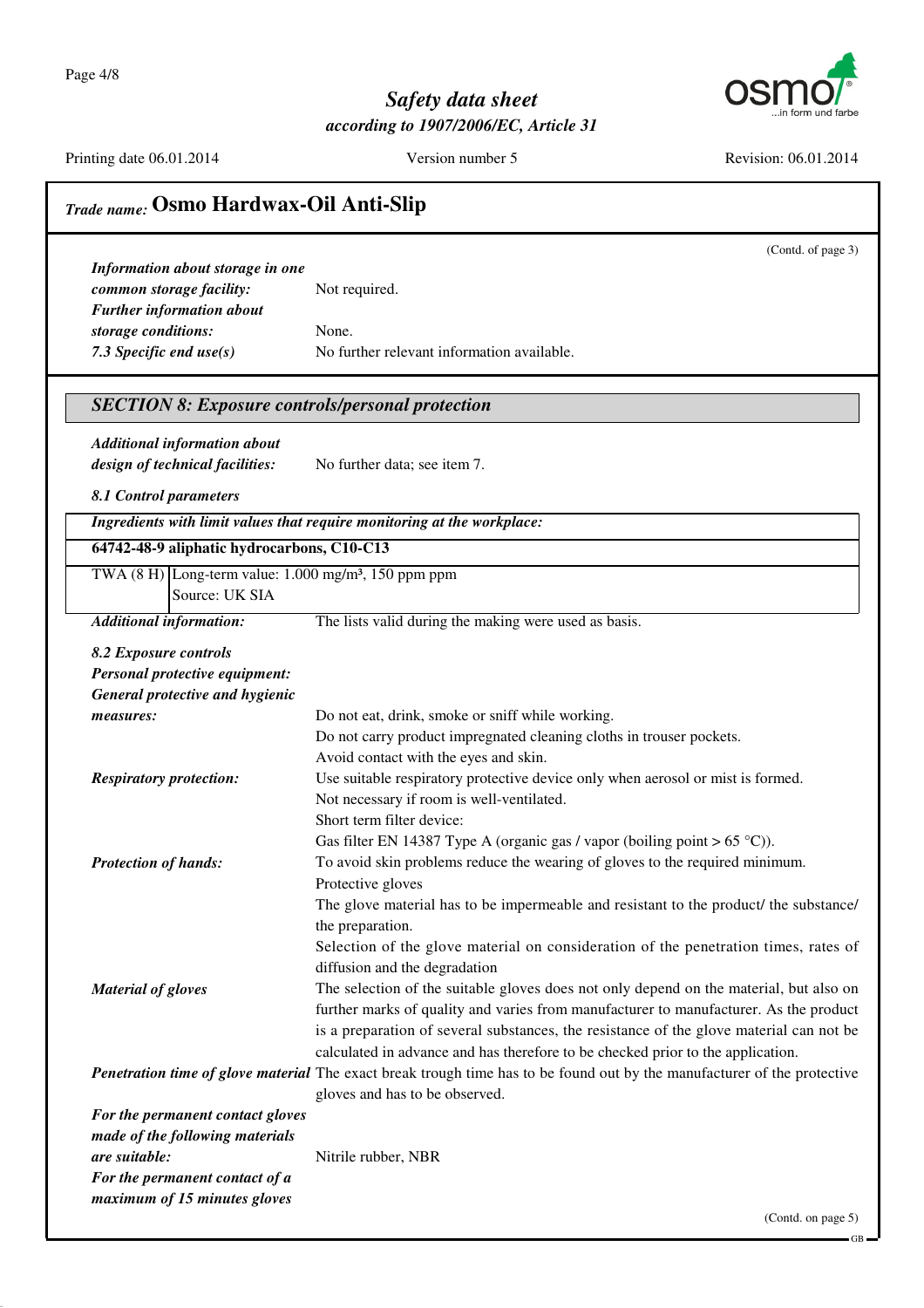Page 5/8



## Safety data sheet according to 1907/2006/EC, Article 31

Printing date 06.01.2014

Version number 5

Revision: 06.01.2014

|                                                           | (Contd. of page 4)                                                                |
|-----------------------------------------------------------|-----------------------------------------------------------------------------------|
| made of the following materials                           |                                                                                   |
| are suitable:                                             |                                                                                   |
|                                                           | Nitrile rubber, NBR                                                               |
| Eye protection:                                           | Goggles recommended during refilling                                              |
| <b>Body protection:</b>                                   | Protective work clothing                                                          |
| <b>SECTION 9: Physical and chemical properties</b>        |                                                                                   |
| 9.1 Information on basic physical and chemical properties |                                                                                   |
| <b>General Information</b>                                |                                                                                   |
| Appearance:                                               |                                                                                   |
| Form:                                                     | <b>Viscous</b>                                                                    |
| Colour:                                                   | Yellowish                                                                         |
| Odour:                                                    | Mild                                                                              |
| Change in condition                                       |                                                                                   |
| <b>Melting point/Melting range:</b>                       | Undetermined.                                                                     |
| <b>Boiling point/Boiling range:</b>                       | $>144$ °C                                                                         |
| <b>Flash point:</b>                                       | $> 61$ °C (DIN 53213)                                                             |
| <b>Ignition temperature:</b>                              | 240 °C                                                                            |
| Self-igniting:                                            | Product is not selfigniting.                                                      |
| Danger of explosion:                                      | Product is not explosive. However, formation of explosive air/vapour mixtures are |
|                                                           | possible.                                                                         |
| <b>Explosion limits:</b>                                  |                                                                                   |
| Lower:                                                    | $0.7$ Vol $%$                                                                     |
| <b>Upper:</b>                                             | 6.0 Vol %                                                                         |
| Vapour pressure at 20 °C:                                 | 1 hPa                                                                             |
| Density at 20 $\mathrm{C}$ :                              | 0.90-0.91 g/cm <sup>3</sup> (DIN 51757)                                           |
| Solubility in / Miscibility with                          |                                                                                   |
| water:                                                    | Not miscible or difficult to mix.                                                 |
| Viscosity:                                                |                                                                                   |
| Kinematic at 20 $^{\circ}$ C:                             | 30-34 s (DIN 53211/4mm)                                                           |
| <b>Solvent content:</b>                                   |                                                                                   |
| $VOC$ (EC)                                                | $<$ 500 g/l (VOC-max. = 500 g/l (2010 A/i))                                       |
| 9.2 Other information                                     | No further relevant information available.                                        |

 $-GB$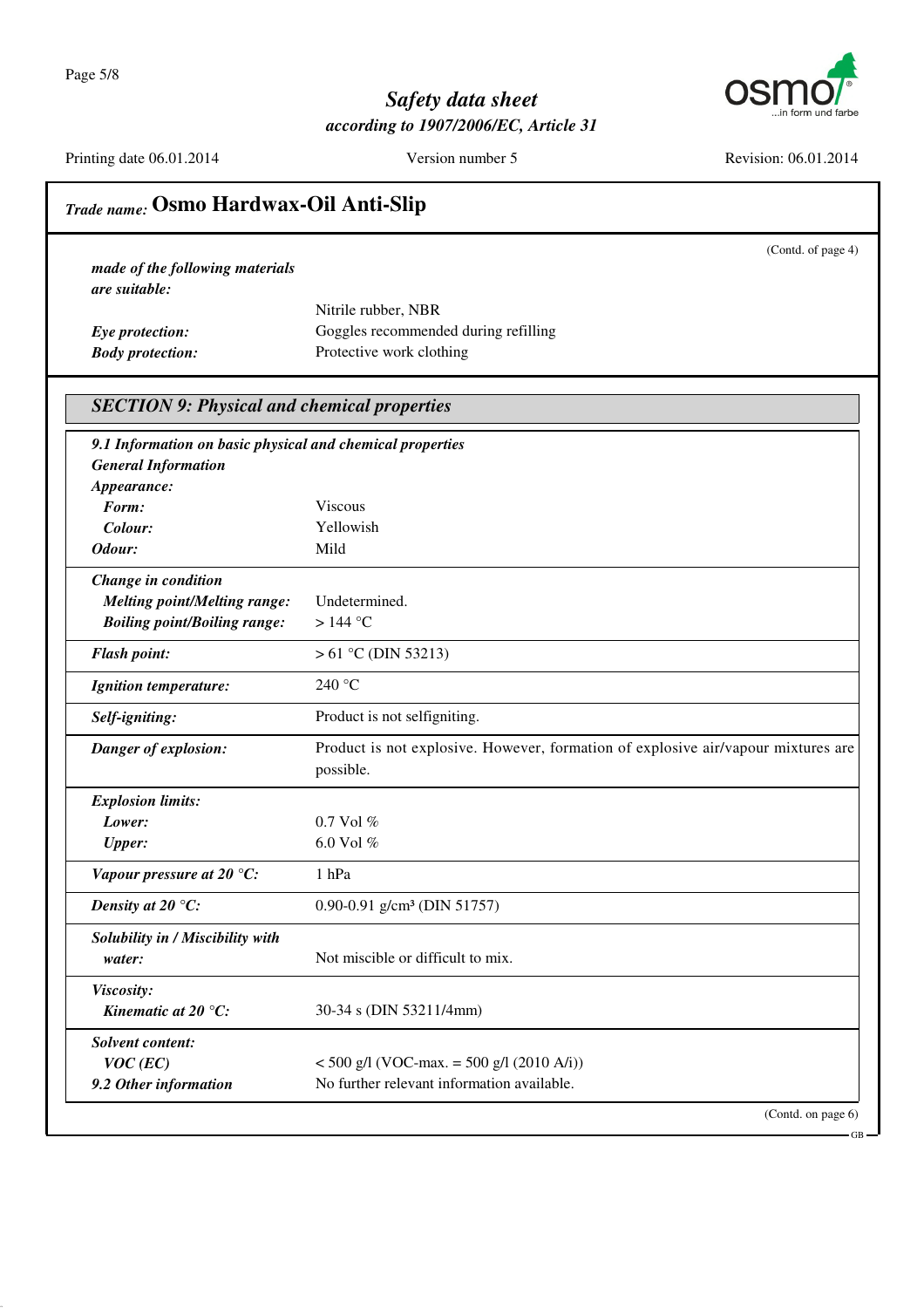

Printing date 06.01.2014

Version number 5

Revision: 06.01.2014

# Trade name: Osmo Hardwax-Oil Anti-Slip

(Contd. of page 5)

## **SECTION 10: Stability and reactivity**

| <b>10.1 Reactivity</b>           |                                                                                                                                            |
|----------------------------------|--------------------------------------------------------------------------------------------------------------------------------------------|
| <b>10.2 Chemical stability</b>   |                                                                                                                                            |
| <b>Thermal decomposition /</b>   |                                                                                                                                            |
| <i>conditions to be avoided:</i> | No decomposition if used according to specifications.                                                                                      |
| 10.3 Possibility of hazardous    |                                                                                                                                            |
| reactions                        | Reacts with fabric soaked in the product (e.g. cleaning wool).                                                                             |
| <b>10.4 Conditions to avoid</b>  | No further relevant information available.                                                                                                 |
| 10.5 Incompatible materials:     | No further relevant information available.                                                                                                 |
| 10.6 Hazardous decomposition     |                                                                                                                                            |
| <i>products:</i>                 | Carbon monoxide and carbon dioxide                                                                                                         |
|                                  | Nitrogen oxides (NO <sub>x</sub> )                                                                                                         |
| <b>Additional information:</b>   | Warning:                                                                                                                                   |
|                                  | Wash out any used cloth impregnated with this product immediately after use or store<br>in an airtight container (danger of self-ignition) |

#### **SECTION 11: Toxicological information**

# 11.1 Information on toxicological effects

Acute toxicity:

|                                 | LD/LC50 values relevant for classification: |                                                                                     |  |
|---------------------------------|---------------------------------------------|-------------------------------------------------------------------------------------|--|
|                                 | 64742-48-9 aliphatic hydrocarbons, C10-C13  |                                                                                     |  |
| Oral                            | LD50                                        | $> 5000$ mg/kg (rat) (OECD 401)                                                     |  |
| Dermal                          | LD50                                        | $> 5000$ mg/kg (rat) (OECD 402)                                                     |  |
|                                 |                                             | Inhalative $ LC50/4h  > 20$ mg/l (rat) (OECD 403)                                   |  |
|                                 | <b>Primary irritant effect:</b>             |                                                                                     |  |
| on the skin:                    |                                             | At long or repeated contact with skin it may cause dermatitis due to the degreasing |  |
|                                 |                                             | effect of the solvent.                                                              |  |
| on the eye:                     |                                             | Irritating effect.                                                                  |  |
| Sensitization:                  |                                             | Sensitizing effect by skin contact is possible by prolonged exposure.               |  |
| <b>Additional toxicological</b> |                                             |                                                                                     |  |

| <i>information:</i>  | The product is not subject to classification according to the calculation method of the |
|----------------------|-----------------------------------------------------------------------------------------|
|                      | General EU Classification Guidelines for Preparations as issued in the latest version.  |
|                      | When used and handled according to specifications, the product does not have any        |
|                      | harmful effects to our experience and the information provided to us.                   |
| <b>Sensitisation</b> | Contains 2-butanonoxime. May produce an allergic reaction.                              |

(Contd. on page 7)

 $\operatorname{GB}$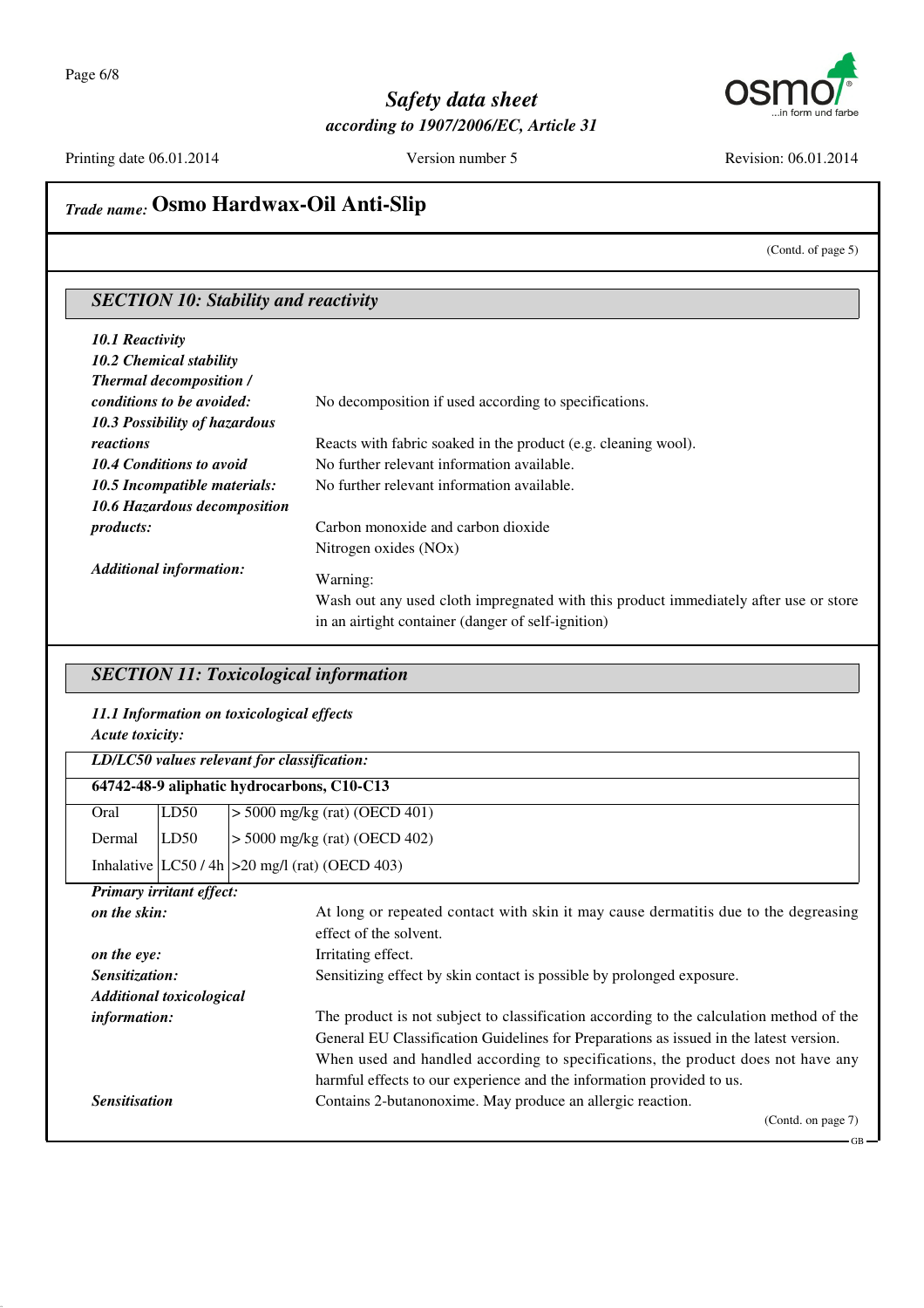

Printing date 06.01.2014

Version number 5

Revision: 06.01.2014

**GR** 

#### Trade name: Osmo Hardwax-Oil Anti-Slip (Contd. of page 6) **SECTION 12: Ecological information** 12.1 Toxicity **Aquatic toxicity:** 64742-48-9 aliphatic hydrocarbons, C10-C13  $|ECS0/48h| > 1000$  mg/l (daphnia) (OECD 202) EC50/72h  $|> 1000$  mg/l (algae) (OECD 201) LC50/96h  $|> 1000$  mg/l (fish) (OECD 203) 12.2 Persistence and degradability No further relevant information available. No further relevant information available. 12.3 Bioaccumulative potential No further relevant information available. 12.4 Mobility in soil Additional ecological information: Water hazard class 1 (German Regulation) (Self-assessment): slightly hazardous for **General notes:** water Do not allow product to reach ground water, water course or sewage system. 12.5 Results of PBT and vPvB assessment **PBT:** Not applicable.  $vPvB$ : Not applicable. 12.6 Other adverse effects No further relevant information available. **SECTION 13: Disposal considerations** 13.1 Waste treatment methods Must not be disposed together with household garbage. Do not allow product to reach **Recommendation** sewage system. European waste catalogue  $080111*$ waste paint and varnish containing organic solvents or other dangerous substances  $15.0110*$ packaging containing residues of or contaminated by dangerous substances Uncleaned packaging: Recommendation: Disposal must be made according to official regulations. **SECTION 14: Transport information** 14.1 UN-Number Void ADR, ADN, IMDG, IATA 14.2 UN proper shipping name Void ADR, ADN, IMDG, IATA (Contd. on page 8)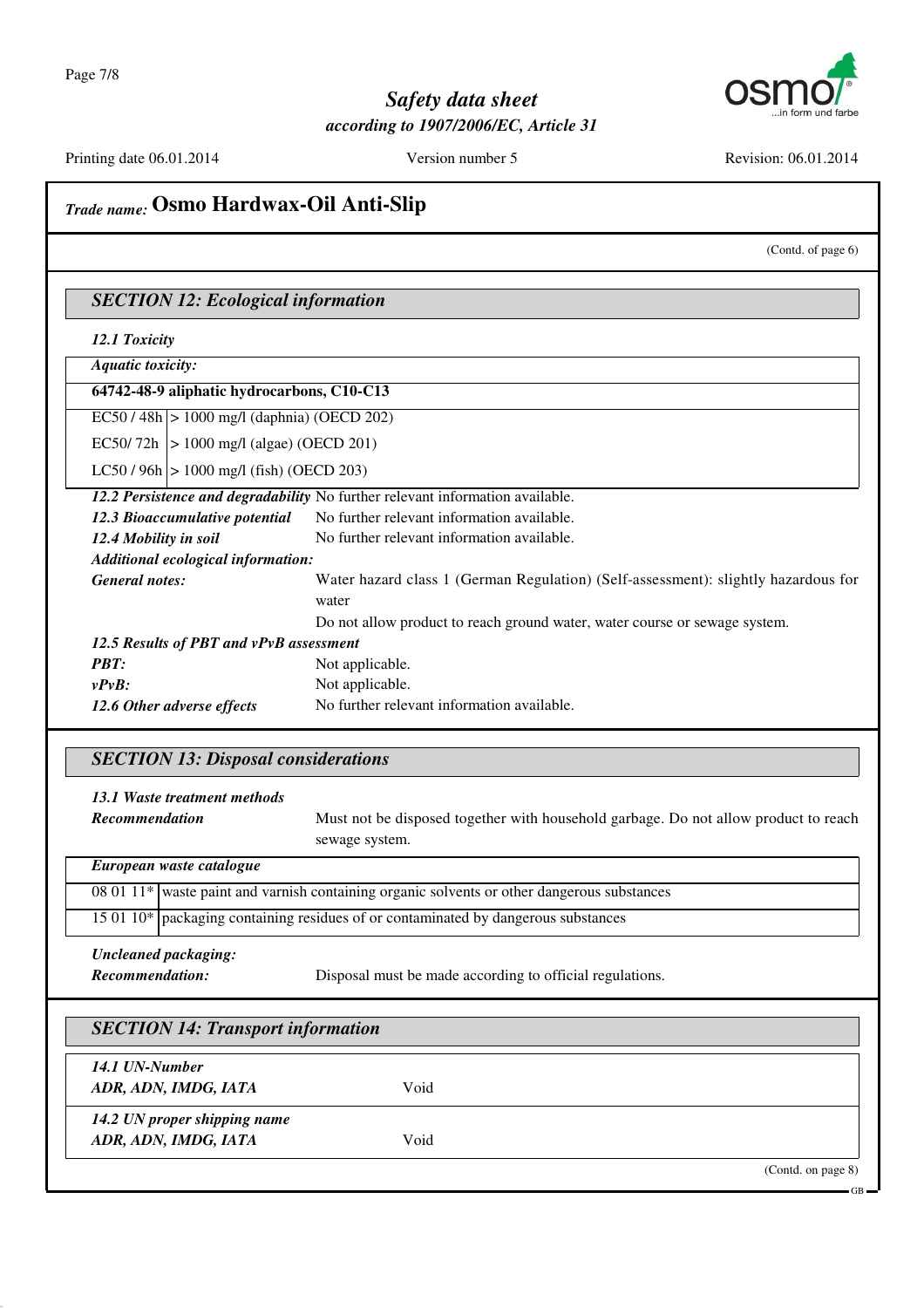

Printing date 06.01.2014

Version number 5

Void

Void

N<sub>o</sub>

Not applicable.

Revision: 06.01.2014

(Contd. of page 7)

## Trade name: Osmo Hardwax-Oil Anti-Slip

14.3 Transport hazard class(es)

ADR, ADN, IMDG, IATA **Class** 

14.4 Packing group ADR, IMDG, IATA 14.5 Environmental hazards:

Marine pollutant: 14.6 Special precautions for user

14.7 Transport in bulk according to Annex II of **MARPOL73/78 and the IBC Code** Not applicable.

**UN** "Model Regulation":

#### **SECTION 15: Regulatory information**

15.1 Safety, health and environmental regulations/legislation specific for the substance or mixture

 $\overline{a}$ 

**National regulations: GISBAU-Code** GISCODE: Ö60  $VOC$  (EC)  $<$  500 g/l (VOC-max. = 500 g/l (2010 A/i)) 15.2 Chemical safety assessment: A Chemical Safety Assessment has not been carried out.

#### **SECTION 16: Other information**

This information is based on our present knowledge. However, this shall not constitute a guarantee for any specific product features and shall not establish a legally valid contractual relationship.

| <b>Relevant phrases</b>         | H304 May be fatal if swallowed and enters airways.                                                                                                                                                                                                                                                                                                                                                                                                                                                                                                                                                                                                                                                               |
|---------------------------------|------------------------------------------------------------------------------------------------------------------------------------------------------------------------------------------------------------------------------------------------------------------------------------------------------------------------------------------------------------------------------------------------------------------------------------------------------------------------------------------------------------------------------------------------------------------------------------------------------------------------------------------------------------------------------------------------------------------|
|                                 | R65 Harmful: may cause lung damage if swallowed.                                                                                                                                                                                                                                                                                                                                                                                                                                                                                                                                                                                                                                                                 |
|                                 | R66 Repeated exposure may cause skin dryness or cracking.                                                                                                                                                                                                                                                                                                                                                                                                                                                                                                                                                                                                                                                        |
| <b>Department issuing MSDS:</b> | product safety department                                                                                                                                                                                                                                                                                                                                                                                                                                                                                                                                                                                                                                                                                        |
| Contact:                        | Hr. Dr. Starp                                                                                                                                                                                                                                                                                                                                                                                                                                                                                                                                                                                                                                                                                                    |
| Abbreviations and acronyms:     | ADR: Accord européen sur le transport des marchandises dangereuses par Route (European Agreement)<br>concerning the International Carriage of Dangerous Goods by Road)<br>IMDG: International Maritime Code for Dangerous Goods<br>IATA: International Air Transport Association<br>GHS: Globally Harmonized System of Classification and Labelling of Chemicals<br>EINECS: European Inventory of Existing Commercial Chemical Substances<br><b>ELINCS:</b> European List of Notified Chemical Substances<br>CAS: Chemical Abstracts Service (division of the American Chemical Society)<br>VOC: Volatile Organic Compounds (USA, EU)<br>LC50: Lethal concentration, 50 percent<br>LD50: Lethal dose, 50 percent |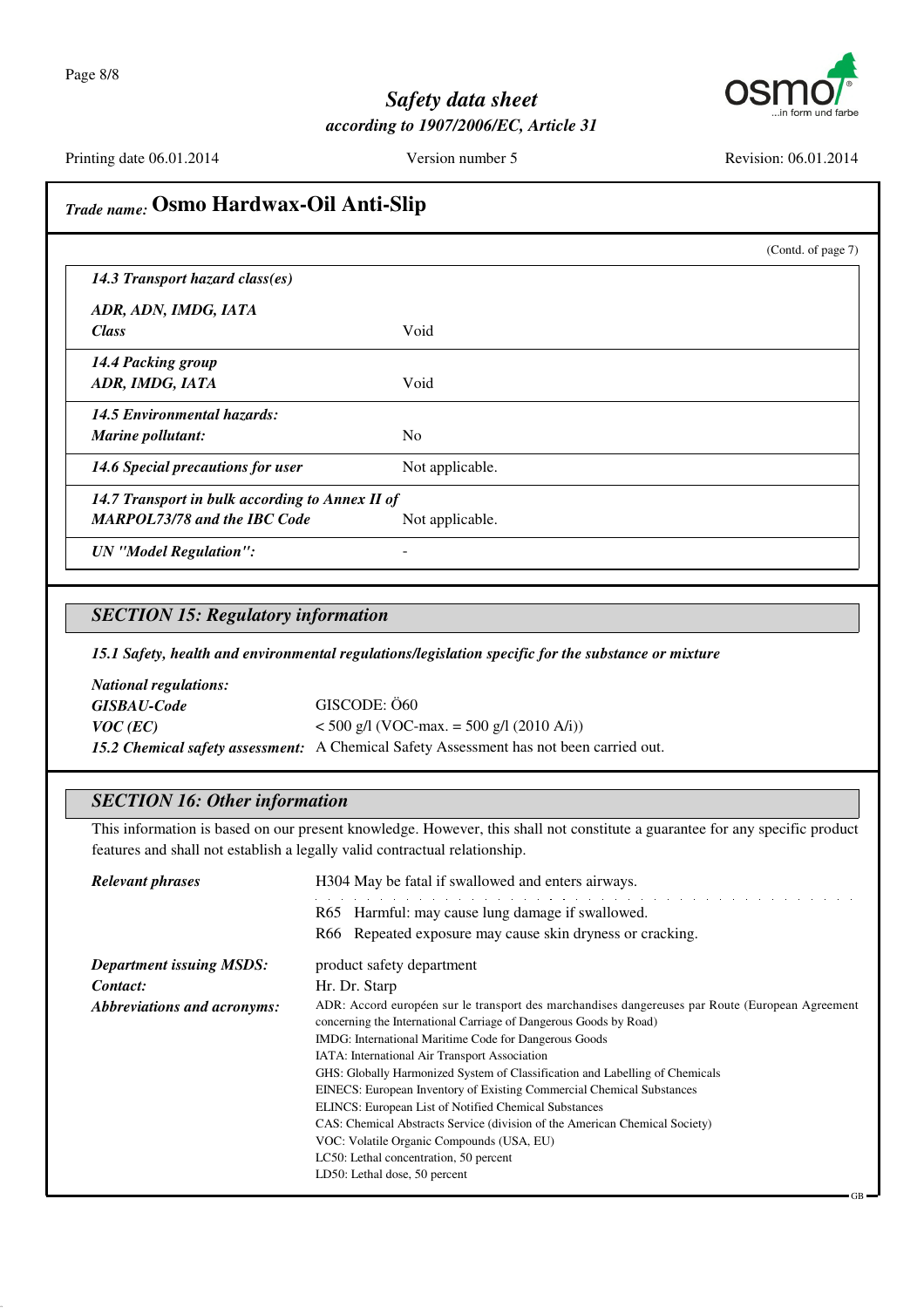Page 1/8



## Safety data sheet according to 1907/2006/EC, Article 31

Printing date 22.05.2013

Version number 1

Revision: 22.05.2013

|                                                                      | 1 Identification of the substance/mixture and of the company/undertaking                           |
|----------------------------------------------------------------------|----------------------------------------------------------------------------------------------------|
| 1.1 Product identifier                                               |                                                                                                    |
| Trade name:                                                          | 3089 Polyx-oil, anti-slip extra                                                                    |
| 1.2 Relevant identified uses of the<br>substance or mixture and uses |                                                                                                    |
| advised against                                                      | No further relevant information available.                                                         |
| Application of the substance / the                                   |                                                                                                    |
| preparation                                                          | Paint                                                                                              |
|                                                                      | Coating compound/ Surface coating/ paint                                                           |
| 1.3 Details of the supplier of the safety data sheet                 |                                                                                                    |
| Manufacturer/Supplier:                                               | Osmo Holz und Color GmbH & Co. KG                                                                  |
|                                                                      | Affhüppen Esch 12                                                                                  |
|                                                                      | D-48231 Warendorf                                                                                  |
| <b>Further information obtainable</b>                                |                                                                                                    |
| from:                                                                | Product safety department                                                                          |
|                                                                      | Phone: +49 (0) 251 / 692 - 188                                                                     |
|                                                                      | Fax: +49 (0) 251 / 692 - 462                                                                       |
|                                                                      | e-mail: helmut.starp@osmo.de                                                                       |
| 1.4 Emergency telephone                                              |                                                                                                    |
| number:                                                              | emergency phone no. Berlin (24h): +49 (0) 30 / 30686 790 advisory service in German<br>and English |

#### 2 Hazards identification

| 2.1 Classification of the substance or mixture |                                                                                                        |
|------------------------------------------------|--------------------------------------------------------------------------------------------------------|
| <b>Classification according to</b>             |                                                                                                        |
| Directive 67/548/EEC or Directive              |                                                                                                        |
| 1999/45/EC                                     | Not applicable.                                                                                        |
| <b>Information concerning</b>                  |                                                                                                        |
| particular hazards for human and               |                                                                                                        |
| environment:                                   | The product does not have to be labelled due to the calculation procedure of the                       |
|                                                | "General Classification guideline for preparations of the EU" in the latest valid version.             |
| <b>Classification system:</b>                  | The classification is according to the latest editions of the EU-lists and extended by                 |
|                                                | company and literature data.                                                                           |
| 2.2 Label elements                             |                                                                                                        |
| Labelling according to EU                      |                                                                                                        |
| guidelines:                                    | Although this product is not subject to identification regulations, we recommend that                  |
|                                                | the safety suggestions are observed.                                                                   |
| <b>Safety phrases:</b>                         | 2<br>Keep out of the reach of children.                                                                |
|                                                | 24/25 Avoid contact with skin and eyes.                                                                |
|                                                | 26<br>In case of contact with eyes, rinse immediately with plenty of water and seek<br>medical advice. |
|                                                | If swallowed, seek medical advice immediately and show this container or label.<br>46                  |
|                                                | (Contd. on page 2)                                                                                     |
|                                                |                                                                                                        |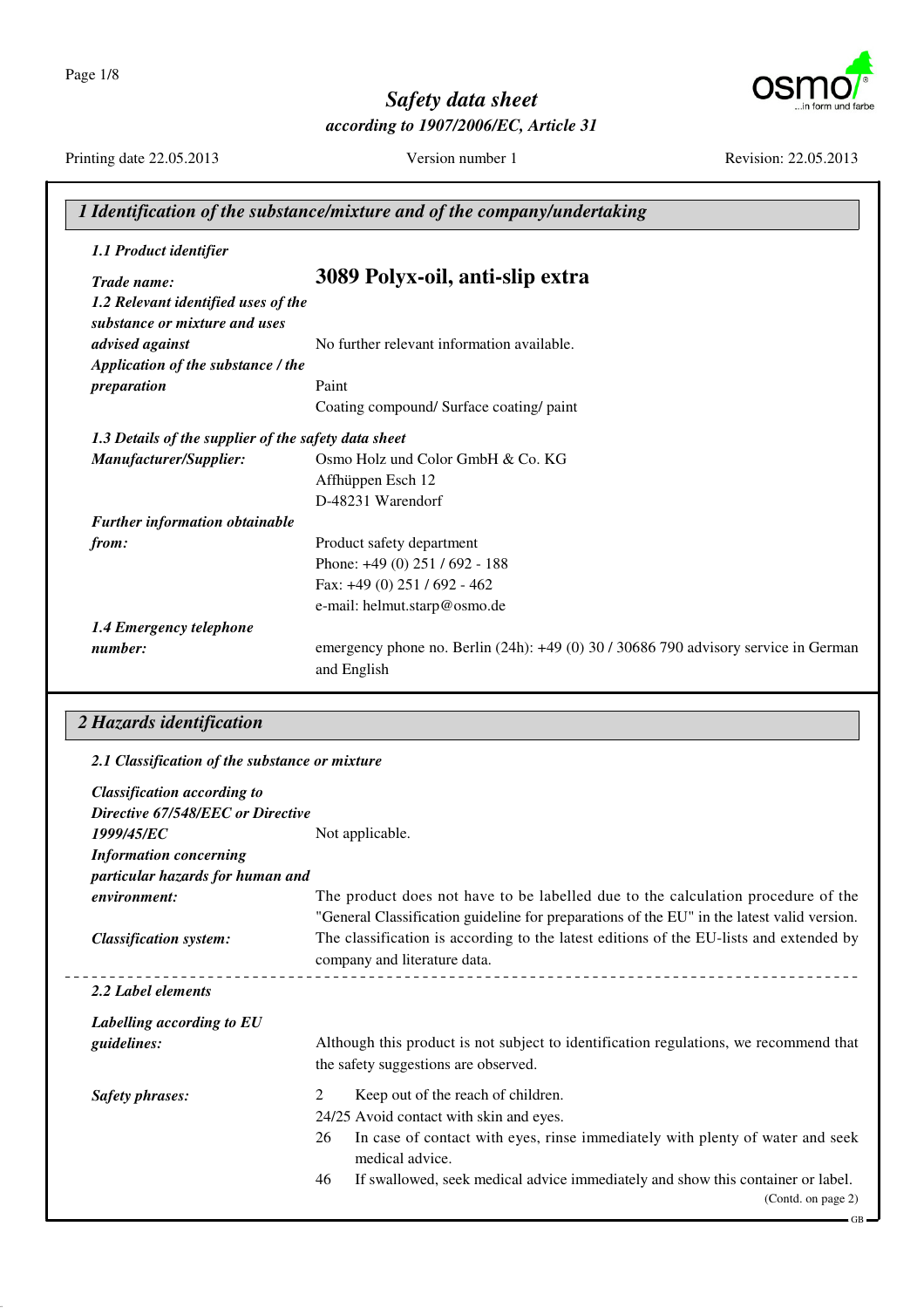

(Contd. of page 1)

## Safety data sheet according to 1907/2006/EC, Article 31

Printing date 22.05.2013

Version number 1

Revision: 22.05.2013

# Trade name: 3089 Polyx-oil, anti-slip extra

|                                           | Use only in well-ventilated areas.<br>51                                             |
|-------------------------------------------|--------------------------------------------------------------------------------------|
| Special labelling of certain              |                                                                                      |
| <i>preparations:</i>                      | Warning:                                                                             |
|                                           | Wash out any used cloth impregnated with this product immediately after use or store |
|                                           | in an airtight container (danger of self-ignition)                                   |
|                                           | Contains 2-butanonoxime. May produce an allergic reaction.                           |
|                                           | Safety data sheet available for professional user on request.                        |
| <b>Additional information:</b>            | Observe the general safety regulations when handling chemicals.                      |
|                                           | Always wear a dust mask when sanding.                                                |
| 2.3 Other hazards                         |                                                                                      |
| <b>Results of PBT and vPvB assessment</b> |                                                                                      |
| <b>PBT:</b>                               | Not applicable.                                                                      |
| $v P v B$ :                               | Not applicable.                                                                      |

#### 3 Composition/information on ingredients

3.2 Chemical characterization: Mixtures

Mixture of substances listed below with nonhazardous additions. Description:

| Dangerous components:                         |                                                                 |             |
|-----------------------------------------------|-----------------------------------------------------------------|-------------|
| CAS: 64742-48-9                               | aliphatic hydrocarbons, C10-C13                                 | $25 - 60\%$ |
| EC number: 918-481-9                          | $\blacktriangleright$ Xn R65                                    |             |
| Index number: $649-327-00-6$ $\overline{R66}$ |                                                                 |             |
|                                               |                                                                 |             |
| <b>Additional information:</b>                | For the wording of the listed risk phrases refer to section 16. |             |

#### 4 First aid measures

| 4.1 Description of first aid measures |                                                                                  |
|---------------------------------------|----------------------------------------------------------------------------------|
| <b>General information:</b>           | Take affected persons out into the fresh air.                                    |
|                                       | Immediately remove any clothing soiled by the product.                           |
| After inhalation:                     | Supply fresh air; consult doctor in case of complaints.                          |
| After skin contact:                   | Immediately wash with water and soap and rinse thoroughly.                       |
|                                       | If skin irritation continues, consult a doctor.                                  |
| After eye contact:                    | Rinse opened eye for several minutes under running water. Then consult a doctor. |
| After swallowing:                     | If swallowed, seek medical advice immediately and show this container or label.  |
| 4.2 Most important symptoms and       |                                                                                  |
| effects, both acute and delayed       | <b>Dizziness</b>                                                                 |
|                                       | Headache                                                                         |
|                                       | (Contd. on page 3)                                                               |

GR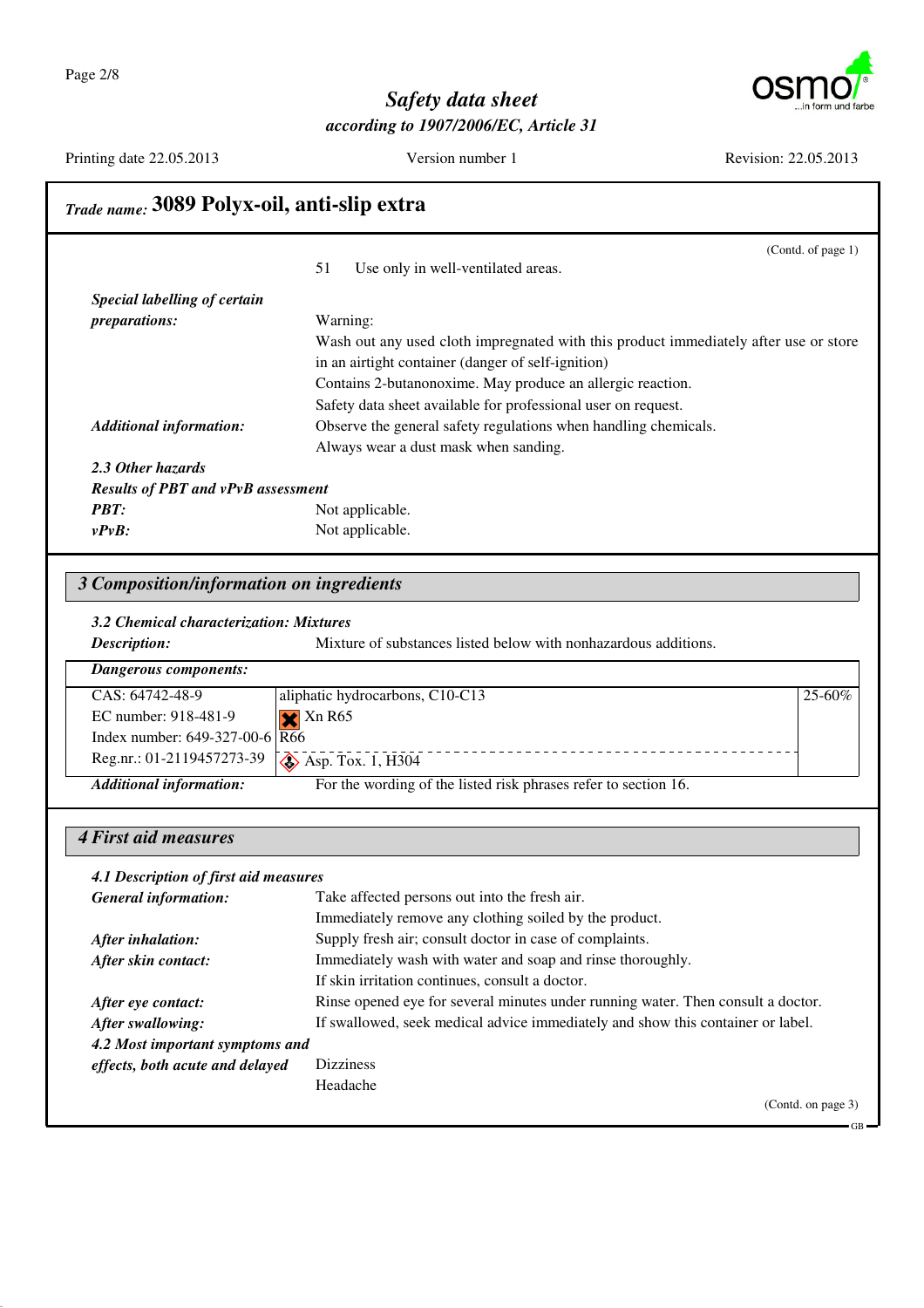Page 3/8



(Contd. of page 2)

## Safety data sheet according to 1907/2006/EC, Article 31

Printing date 22.05.2013

Version number 1

Revision: 22.05.2013

# Trade name: 3089 Polyx-oil, anti-slip extra

4.3 Indication of any immediate medical attention and special treatment needed

No further relevant information available.

| <b>5 Firefighting measures</b>   |                                                                                                         |
|----------------------------------|---------------------------------------------------------------------------------------------------------|
| 5.1 Extinguishing media          |                                                                                                         |
| Suitable extinguishing agents:   | CO2, powder or water spray. Fight larger fires with water spray or alcohol resistant<br>foam.           |
| 5.2 Special hazards arising from |                                                                                                         |
| the substance or mixture         | Formation of toxic gases is possible during heating or in case of fire.                                 |
| 5.3 Advice for firefighters      |                                                                                                         |
| Protective equipment:            | No special measures required.                                                                           |
| <b>Additional information</b>    | Cool endangered receptacles with water spray.                                                           |
|                                  | Dispose of fire debris and contaminated fire fighting water in accordance with official<br>regulations. |

#### **6 Accidental release measures**

| <b>6.1 Personal precautions,</b><br>protective equipment and |                                                                                         |
|--------------------------------------------------------------|-----------------------------------------------------------------------------------------|
| emergency procedures                                         | Ensure adequate ventilation                                                             |
|                                                              | Keep away from ignition sources.                                                        |
| <b>6.2 Environmental precautions:</b>                        | Inform respective authorities in case of seepage into water course or sewage system.    |
|                                                              | Do not allow to enter sewers/ surface or ground water.                                  |
| 6.3 Methods and material for                                 |                                                                                         |
| containment and cleaning up:                                 | Warm water and cleansing agent                                                          |
|                                                              | Absorb with liquid-binding material (sand, diatomite, acid binders, universal binders). |
| <b>6.4 Reference to other sections</b>                       | No dangerous substances are released.                                                   |

#### **7 Handling and storage**

|                                                                              | 7.1 Precautions for safe handling Use only in well ventilated areas.<br>Keep receptacles tightly sealed.<br>No special measures required. |
|------------------------------------------------------------------------------|-------------------------------------------------------------------------------------------------------------------------------------------|
| <b>Information about fire - and</b><br>explosion protection:                 | No special measures required.                                                                                                             |
| 7.2 Conditions for safe storage, including any incompatibilities<br>Storage: |                                                                                                                                           |
| Requirements to be met by<br>storerooms and receptacles:                     | Store only in the original receptacle.                                                                                                    |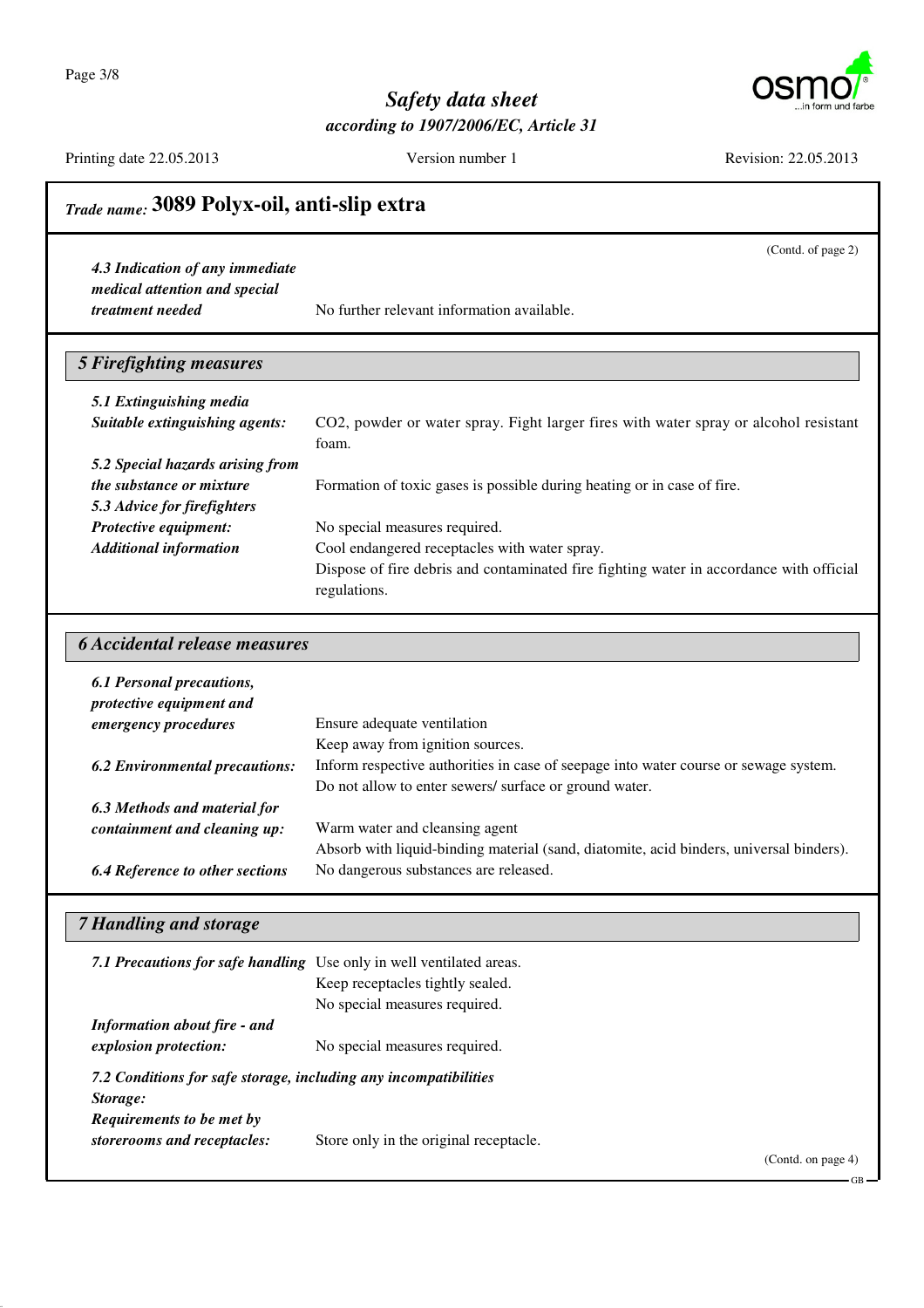Page 4/8

 $\ast$ 



 $-GB$ 

## Safety data sheet according to 1907/2006/EC, Article 31

Printing date 22.05.2013

Version number 1

Revision: 22.05.2013

|                                                                            | Trade name: 3089 Polyx-oil, anti-slip extra                                                                              |  |
|----------------------------------------------------------------------------|--------------------------------------------------------------------------------------------------------------------------|--|
|                                                                            | (Contd. of page 3)                                                                                                       |  |
| Information about storage in one                                           |                                                                                                                          |  |
| common storage facility:                                                   | Not required.                                                                                                            |  |
| <b>Further information about</b>                                           |                                                                                                                          |  |
| storage conditions:                                                        | None.                                                                                                                    |  |
| Storage class:                                                             | 6.1 C                                                                                                                    |  |
| 7.3 Specific end $use(s)$                                                  | No further relevant information available.                                                                               |  |
| 8 Exposure controls/personal protection                                    |                                                                                                                          |  |
| <b>Additional information about</b>                                        |                                                                                                                          |  |
| design of technical facilities:                                            | No further data; see item 7.                                                                                             |  |
|                                                                            |                                                                                                                          |  |
| 8.1 Control parameters                                                     |                                                                                                                          |  |
|                                                                            | Ingredients with limit values that require monitoring at the workplace:                                                  |  |
| 64742-48-9 aliphatic hydrocarbons, C10-C13                                 |                                                                                                                          |  |
| TWA $(8 \text{ H})$ Long-term value: 1.000 mg/m <sup>3</sup> , 150 ppm ppm |                                                                                                                          |  |
| Source: UK SIA                                                             |                                                                                                                          |  |
| <b>Additional information:</b>                                             | The lists valid during the making were used as basis.                                                                    |  |
| 8.2 Exposure controls                                                      |                                                                                                                          |  |
| Personal protective equipment:                                             |                                                                                                                          |  |
| General protective and hygienic                                            |                                                                                                                          |  |
| measures:                                                                  | Do not eat, drink, smoke or sniff while working.                                                                         |  |
|                                                                            | Do not carry product impregnated cleaning cloths in trouser pockets.                                                     |  |
|                                                                            | Avoid contact with the eyes and skin.                                                                                    |  |
| <b>Respiratory protection:</b>                                             | Use suitable respiratory protective device only when aerosol or mist is formed.                                          |  |
|                                                                            | Not necessary if room is well-ventilated.                                                                                |  |
|                                                                            | Short term filter device:                                                                                                |  |
|                                                                            | Gas filter EN 14387 Type A (organic gas / vapor (boiling point $> 65$ °C)).                                              |  |
| <b>Protection of hands:</b>                                                | To avoid skin problems reduce the wearing of gloves to the required minimum.                                             |  |
|                                                                            | The glove material has to be impermeable and resistant to the product/ the substance/                                    |  |
|                                                                            | the preparation.                                                                                                         |  |
|                                                                            | Selection of the glove material on consideration of the penetration times, rates of                                      |  |
|                                                                            | diffusion and the degradation                                                                                            |  |
| <b>Material of gloves</b>                                                  | The selection of the suitable gloves does not only depend on the material, but also on                                   |  |
|                                                                            | further marks of quality and varies from manufacturer to manufacturer. As the product                                    |  |
|                                                                            | is a preparation of several substances, the resistance of the glove material can not be                                  |  |
|                                                                            | calculated in advance and has therefore to be checked prior to the application.                                          |  |
|                                                                            | Penetration time of glove material The exact break trough time has to be found out by the manufacturer of the protective |  |
|                                                                            | gloves and has to be observed.                                                                                           |  |
| For the permanent contact gloves                                           |                                                                                                                          |  |
| made of the following materials                                            |                                                                                                                          |  |
| are suitable:                                                              | Nitrile rubber, NBR                                                                                                      |  |
|                                                                            | (Contd. on page 5)                                                                                                       |  |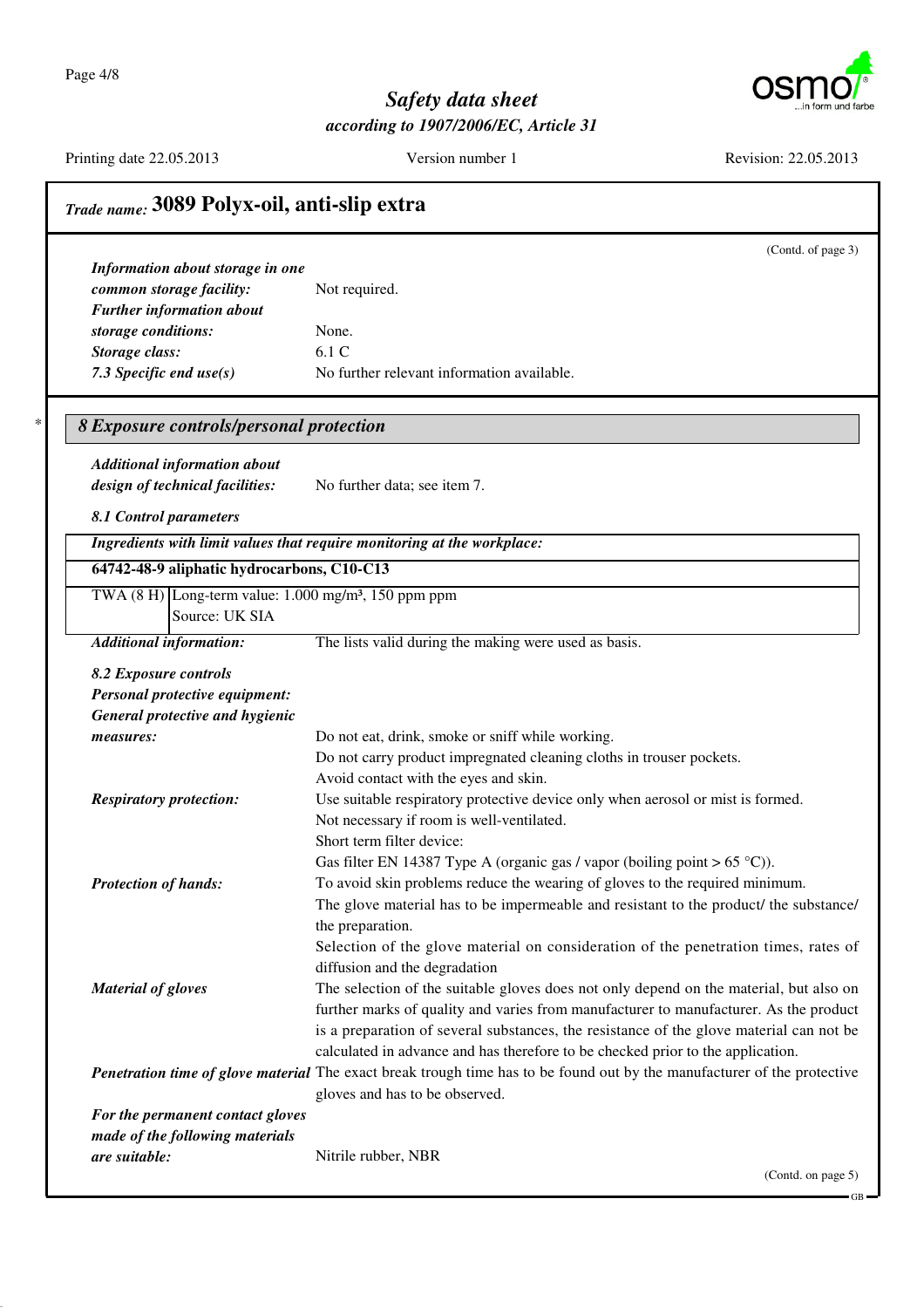

Printing date 22.05.2013

Version number 1

Revision: 22.05.2013

# Trade name: 3089 Polyx-oil, anti-slip extra

(Contd. of page 4)

Recommended thickness of the material:  $\geq 0.4$  mm For the mixture of chemicals mentioned below the penetration time has to be at least 480 minutes (Permeation according to EN 374 Part 3: Level 6).

| For the permanent contact of a  |                                      |
|---------------------------------|--------------------------------------|
| maximum of 15 minutes gloves    |                                      |
| made of the following materials |                                      |
| are suitable:                   | Nitrile rubber, NBR                  |
| Eye protection:                 | Goggles recommended during refilling |
| <b>Body protection:</b>         | Protective work clothing             |
|                                 |                                      |

#### 9 Physical and chemical properties

| 9.1 Information on basic physical and chemical properties |                                                                                                |
|-----------------------------------------------------------|------------------------------------------------------------------------------------------------|
| <b>General Information</b>                                |                                                                                                |
| Appearance:                                               |                                                                                                |
| Form:                                                     | <b>Viscous</b>                                                                                 |
| Colour:                                                   | Yellowish                                                                                      |
| Odour:                                                    | Mild                                                                                           |
| Change in condition                                       |                                                                                                |
| <b>Melting point/Melting range:</b>                       | Undetermined.                                                                                  |
| <b>Boiling point/Boiling range:</b>                       | $>144$ °C                                                                                      |
| <b>Flash point:</b>                                       | $> 61$ °C (DIN 53213)                                                                          |
| <b>Ignition temperature:</b>                              | 240 °C                                                                                         |
| Self-igniting:                                            | Product is not selfigniting.                                                                   |
| Danger of explosion:                                      | Product is not explosive. However, formation of explosive air/vapour mixtures are<br>possible. |
| <b>Explosion limits:</b>                                  |                                                                                                |
| Lower:                                                    | $0.7$ Vol $%$                                                                                  |
| <b>Upper:</b>                                             | 6.0 Vol %                                                                                      |
| Vapour pressure at 20 $°C$ :                              | 1 hPa                                                                                          |
| Density at 20 $\mathrm{C}$ :                              | 0.89-0.90 g/cm <sup>3</sup> (DIN 51757)                                                        |
| Solubility in / Miscibility with<br>water:                | Not miscible or difficult to mix.                                                              |
| Viscosity:<br>Kinematic at 20 $^{\circ}$ C:               | 32-36 s (DIN 53211/4mm)                                                                        |
| <b>Solvent content:</b><br>$VOC$ (EC)                     | $<$ 500 g/l (VOC-max. = 500 g/l (2010 A/i))                                                    |
|                                                           | (Contd. on page 6)                                                                             |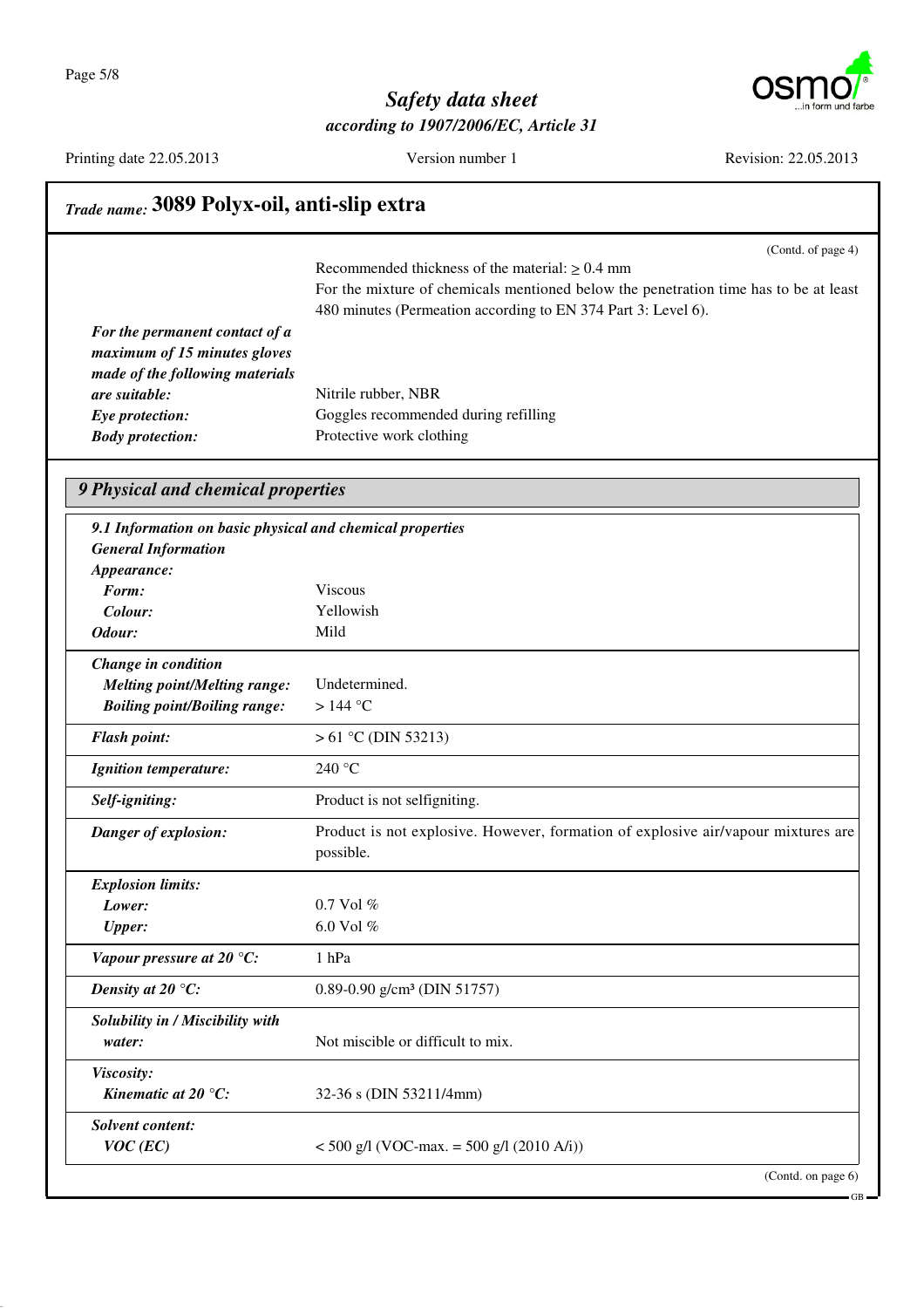

Printing date 22.05.2013

Version number 1

Revision: 22.05.2013

#### Trade name: 3089 Polyx-oil, anti-slip extra (Contd. of page 5) 9.2 Other information No further relevant information available. 10 Stability and reactivity 10.1 Reactivity 10.2 Chemical stability **Thermal decomposition /** No decomposition if used according to specifications. conditions to be avoided: 10.3 Possibility of hazardous reactions Reacts with fabric soaked in the product (e.g. cleaning wool). 10.4 Conditions to avoid No further relevant information available. 10.5 Incompatible materials: No further relevant information available. 10.6 Hazardous decomposition products: Formation of toxic gases is possible during heating or in case of fire. Nitrogen oxides (NOx) Carbon monoxide and carbon dioxide **Additional information:** Warning: Wash out any used cloth impregnated with this product immediately after use or store in an airtight container (danger of self-ignition) 11 Toxicological information 11.1 Information on toxicological effects Acute toxicity: LD/LC50 values relevant for classification: 64742-48-9 aliphatic hydrocarbons, C10-C13  $>$  5000 mg/kg (rat) (OECD 401) Oral  $LD50$ Dermal  $LD50$  $>$  5000 mg/kg (rat) (OECD 402) Inhalative  $|LC50/4h| > 20$  mg/l (rat) (OECD 403) **Primary irritant effect:**

on the skin:

|                                 | effect of the solvent.                                                                  |
|---------------------------------|-----------------------------------------------------------------------------------------|
| on the eye:                     | Irritating effect.                                                                      |
| Sensitization:                  | Sensitizing effect by skin contact is possible by prolonged exposure.                   |
| <b>Additional toxicological</b> |                                                                                         |
| <i>information:</i>             | The product is not subject to classification according to the calculation method of the |
|                                 | General EU Classification Guidelines for Preparations as issued in the latest version.  |
|                                 | (Contd. on page 7)                                                                      |

At long or repeated contact with skin it may cause dermatitis due to the degreasing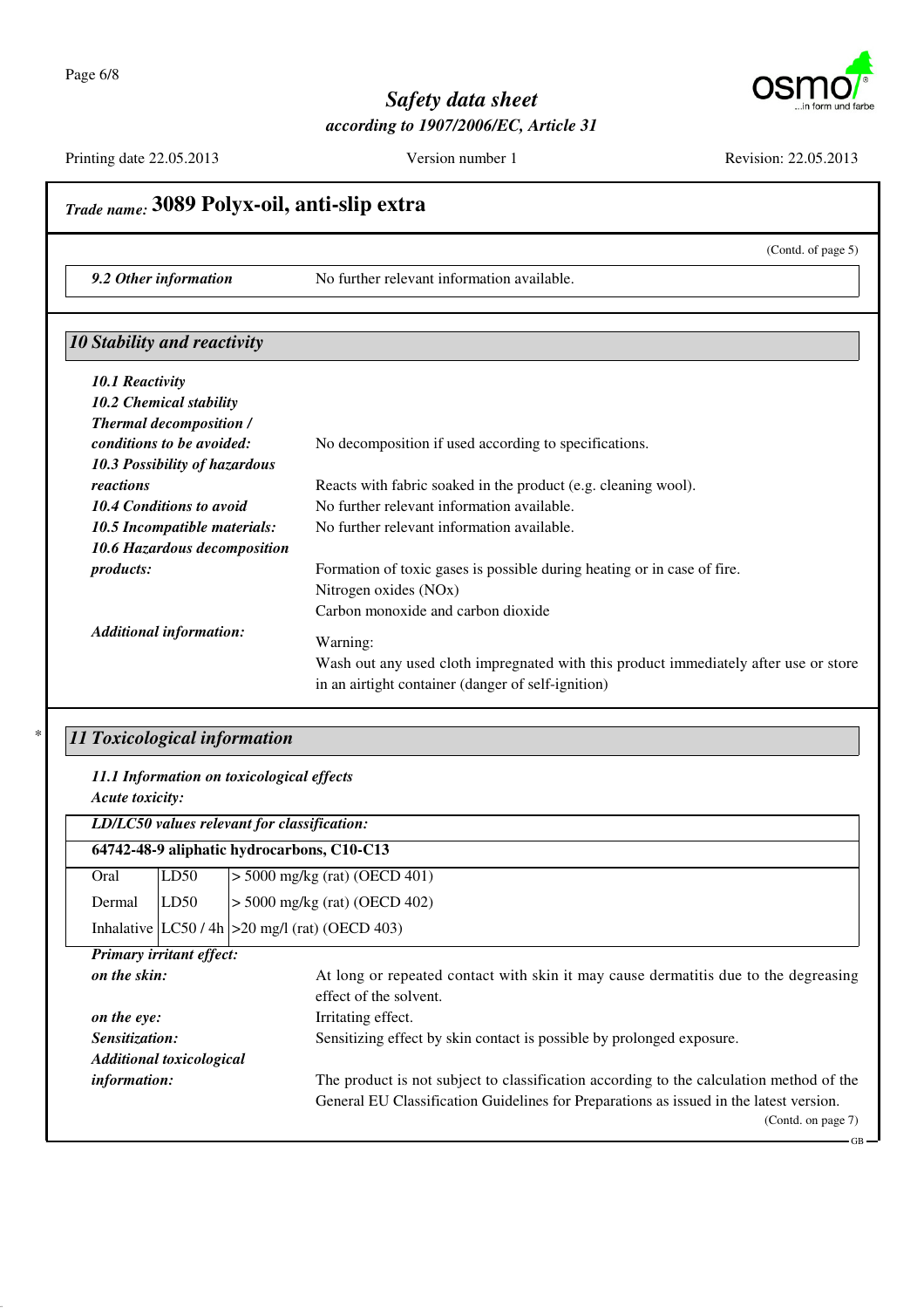

Printing date 22.05.2013

Version number 1

Revision: 22.05.2013

# Trade name: 3089 Polyx-oil, anti-slip extra

(Contd. of page 6)

When used and handled according to specifications, the product does not have any harmful effects to our experience and the information provided to us.

#### 12 Ecological information

12.1 Toxicity

|  | <b>Aquatic toxicity:</b> |
|--|--------------------------|
|  |                          |

|                                              | 64742-48-9 aliphatic hydrocarbons, C10-C13 |
|----------------------------------------------|--------------------------------------------|
| Biolog. Abbaubarkeit   (-) (leicht abbaubar) |                                            |
| EC50/72h                                     | $ > 1000 \text{ mg/l}$ (algae) (OECD 201)  |

 $> 1000$  mg/l (fish) (OECD 203) LC50/96h

12.2 Persistence and degradability No further relevant information available. 12.3 Bioaccumulative potential No further relevant information available. 12.4 Mobility in soil No further relevant information available. Additional ecological information: Water hazard class 2 (German Regulation) (Self-assessment): hazardous for water **General notes:** 

Danger to drinking water if even small quantities leak into the ground.

| 12.5 Results of PBT and vPvB assessment |                                            |  |
|-----------------------------------------|--------------------------------------------|--|
| <b>PBT:</b>                             | Not applicable.                            |  |
| $v P v B$ :                             | Not applicable.                            |  |
| 12.6 Other adverse effects              | No further relevant information available. |  |

#### **13 Disposal considerations**

| 13.1 Waste treatment methods |                                                                                                       |
|------------------------------|-------------------------------------------------------------------------------------------------------|
| <b>Recommendation</b>        | Smaller quantities can be disposed of with household waste.                                           |
|                              | Must not be disposed together with household garbage. Do not allow product to reach<br>sewage system. |
| Uncleaned packaging:         |                                                                                                       |
| <b>Recommendation:</b>       | Disposal must be made according to official regulations.                                              |

| <b>14 Transport information</b>                      |      |                   |
|------------------------------------------------------|------|-------------------|
| 14.1 UN-Number<br>ADR, ADN, IMDG, IATA               | Void |                   |
| 14.2 UN proper shipping name<br>ADR, ADN, IMDG, IATA | Void |                   |
|                                                      |      | (Cond. on page 8) |

GR